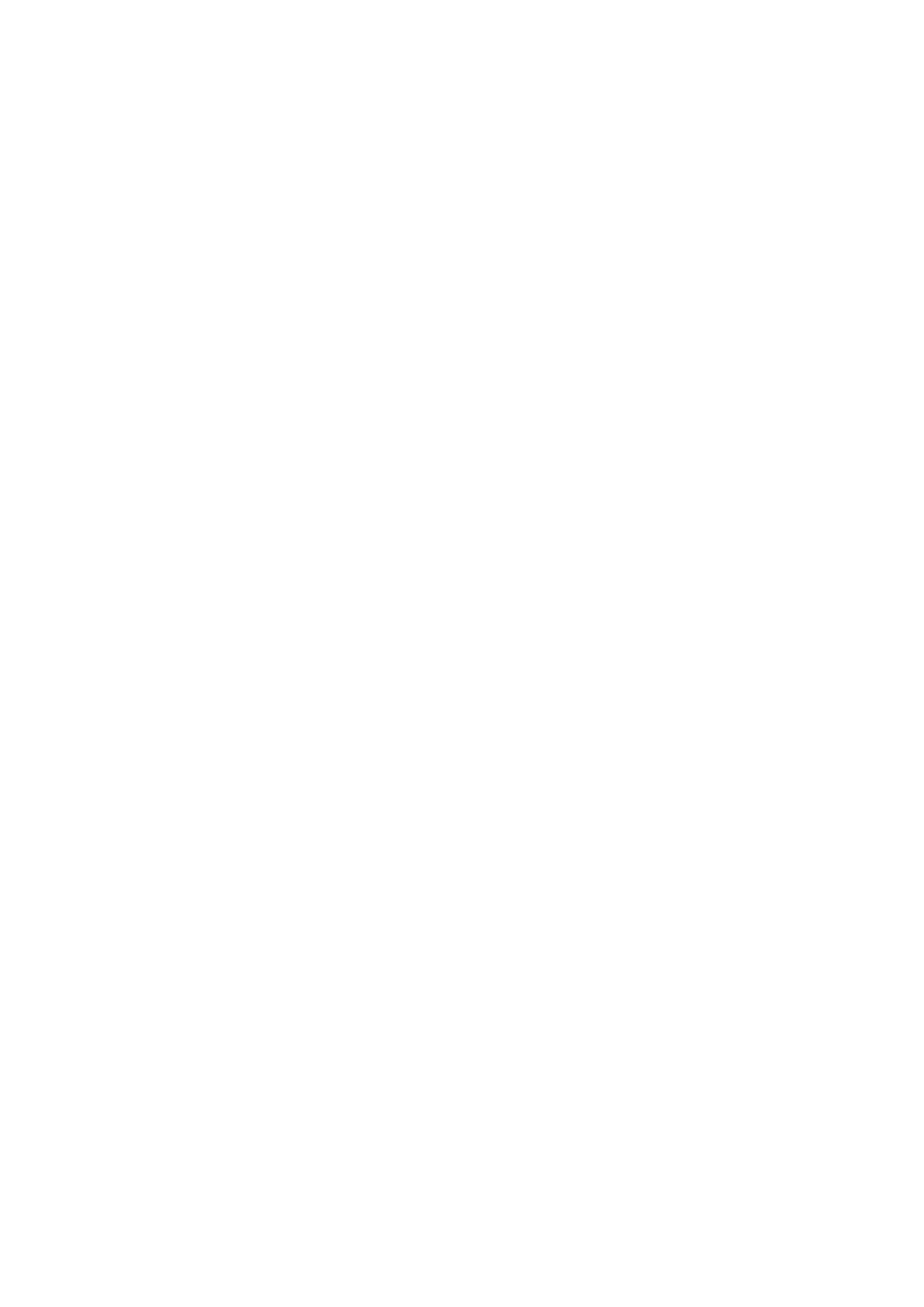## **Investment Absorption Capacity and Current Macroeconomic Conditions of Bangladesh**

Sadia Sultana<sup>1</sup>, Asma Akter<sup>2</sup>, Ataur Rahaman<sup>3</sup> and Zahira Hasin<sup>4</sup>

**Abstract:** This paper analyzes the absorption capacity of Bangladesh economy for an increase in investment given the existing macroeconomic environments using the framework proposed by Lee et al. for the period of 1974 to 2018. To test excessive investment, we employ Granger-causality test, and also estimate the functional relationship to evaluate the impact of productivity of investment and the impact of contemporaneous investment on consumption. We find that investment granger causes consumption, implying there is excessive investment in the economy of Bangladesh. In addition, we find a number of evidences indicating the existence of constraints on the path of investment absorption capacity in Bangladesh's economy. We also find that consumption decision is not directed by its own long term path rather it is directed by investment decision.

**Key Words:** investment absorption capacity, social capital, excessive investment, capital account openness, productivity of investment. **JEL Code:** E22, E23.

**.** 

<sup>&</sup>lt;sup>1</sup> Deputy Director (Research), Monetary Policy Department, Bangladesh Bank.

<sup>2</sup> Deputy Director (Research), Governor Secretariat, Bangladesh Bank.

<sup>&</sup>lt;sup>3</sup> Deputy Director (Research), Research Department, Bangladesh Bank.

<sup>4</sup> Joint Director (Research), Research Department, Bangladesh Bank.

*The views, thoughts, and opinions expressed in the text belong solely to the authors, and not necessarily to the authors' employer or organization.*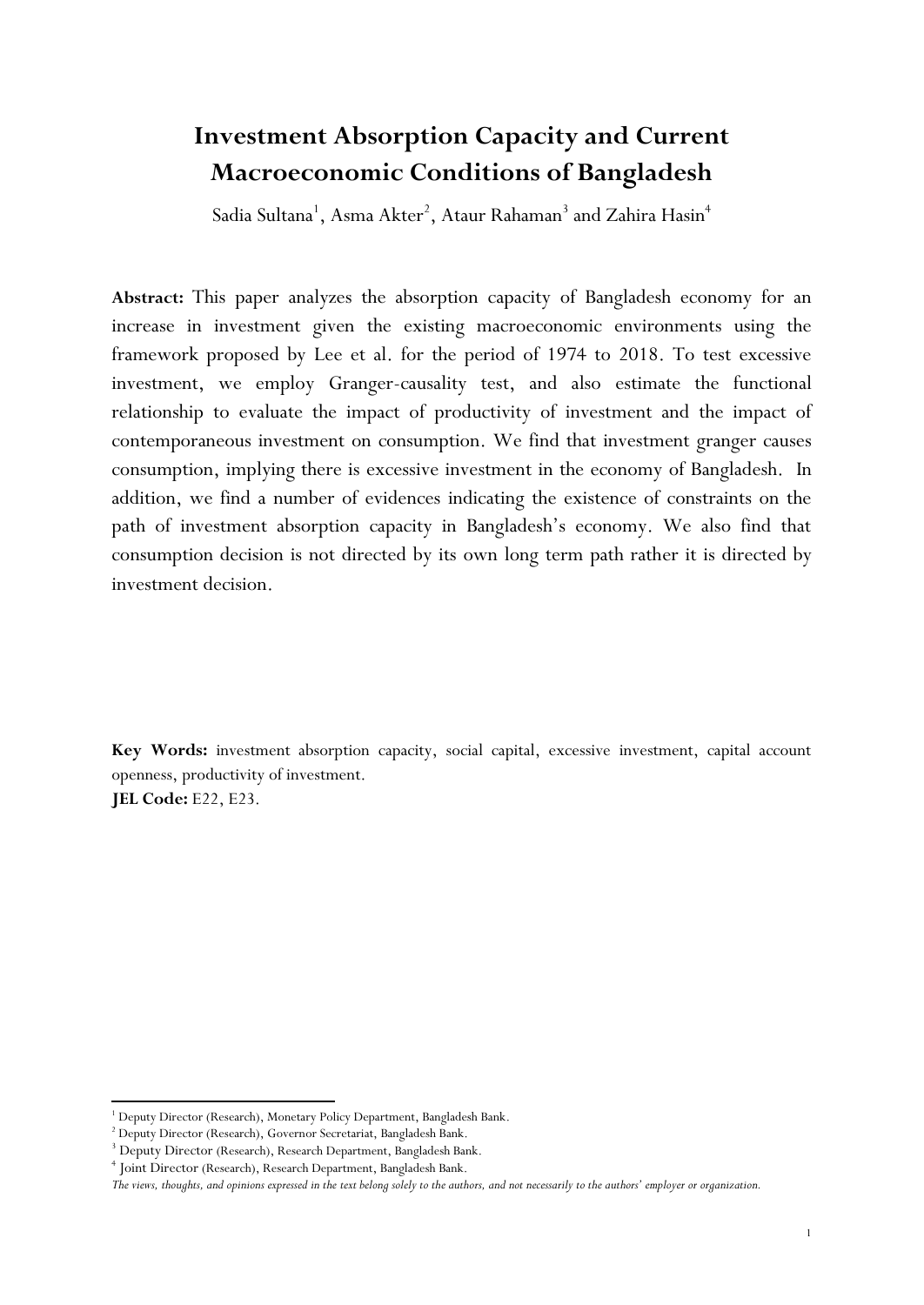### **1. Introduction**

Most recently, with the acceleration in the journey of Bangladesh economy towards transition from low income to middle income country, discussions and contemplation about modernization of monetary policy and changes of similar prospects have raised the question whether Bangladesh should open up her capital account or not. With that question in mind we looked into the capital account scenario of Bangladesh. We learned that, capital account openness is a  $s$  pectrum<sup>1</sup> and has two different viewpoints to consider; openness of inflow and openness of outflow. On the spectrum of openness of capital account inflow, Bangladesh stands at a certain point and on the spectrum of openness of outflow she stands at a different point.

Openness of capital inflow and capital outflow are two separate matters that need to be examined individually. The stimuli that impact the two aspects of capital account are different. Bangladesh's capital account inflow is comparatively more open than her capital account outflow. We looked through numerous literatures to identify the ideal course of action for Bangladesh regarding capital account at the current point of time. All of the existing literature indicates that Bangladesh needs to take a number of measures to strengthen her financial sector, infrastructure, business environment, institutional efficiency etc. before lifting up restrictions and opening up her capital account outflow to the market mechanism.

In case of capital account inflow, the suggestions, discussions and arguments do not form such a precise consensus. Also, capital account inflow of Bangladesh is already open to market mechanism to a large extent. Whether the existing openness of capital account inflow is sufficient or not depends on how well Bangladesh's economy is able to absorb the incoming capital flow at present<sup>2</sup> and whether it can benefit from more capital, given the current social, physical and socio-economic infrastructure situation.

In the fiscal year 2017-18, Bangladesh's total investment was 31.23 percent of GDP and at the same period domestic savings was 22.83 percent of GDP.<sup>3</sup> The gap between total investment and domestic savings (8.4 percent of GDP) is mitigated by foreign investment. In recent time, scholarly suggestions for the economy Bangladesh have advocated the need for increase in investment-GDP ratio, from 31.23 percent up to 34 or 35 percent, for achieving high growth targets of the government. Incentivizing foreign investment is one of the measures that can accelerate the investment-GDP ratio. In this context, it is essential to know whether the economy can absorb the increase in investment and act as the desired catalyst in generating growth.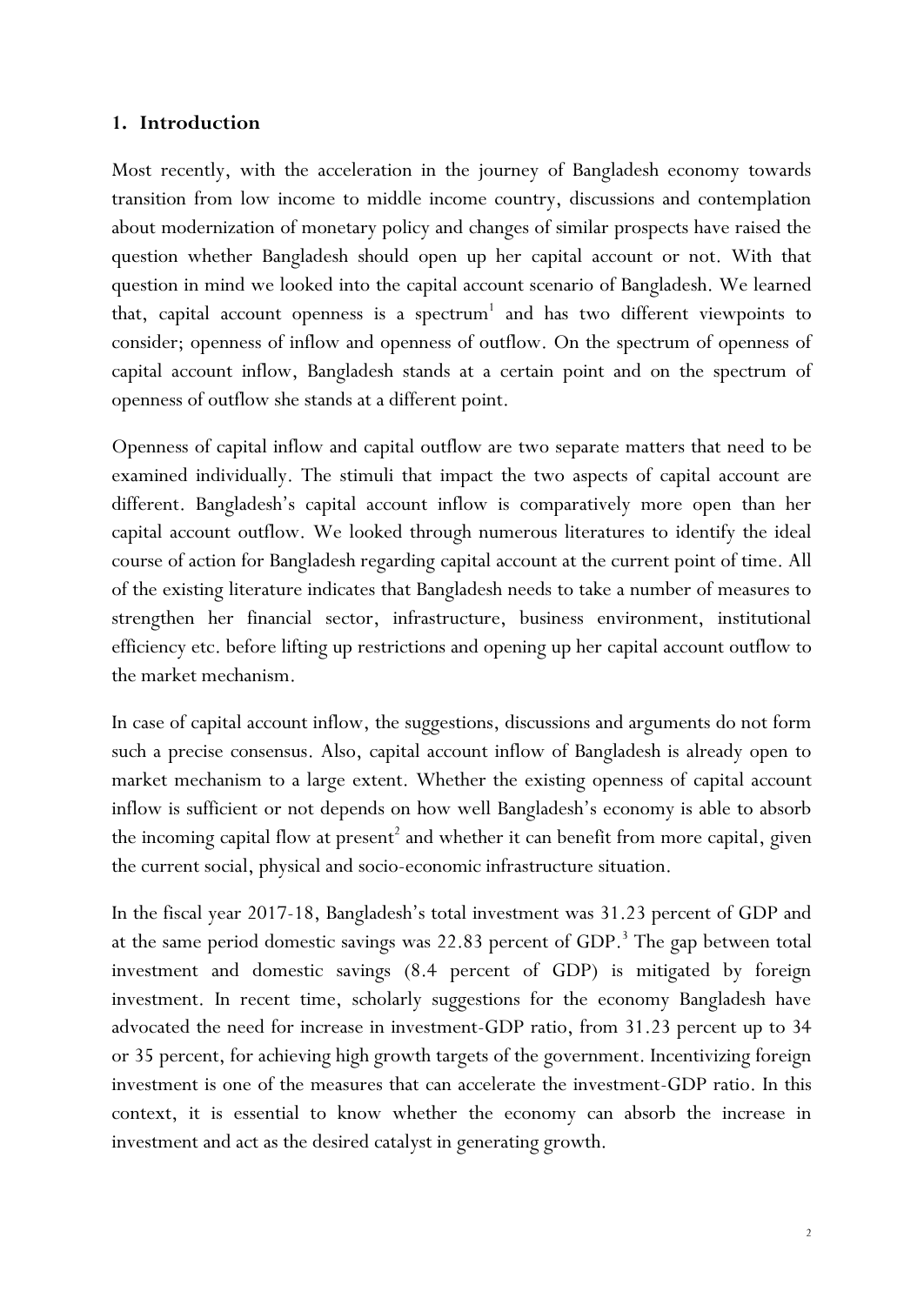We segment the work involved in making policy decisions on whether Bangladesh should open up her capital account or not. We focus on the issue of capital account inflow at first. To comment on whether capital account inflow in Bangladesh is currently sufficient or is there room to take policy actions to enhance capital inflow, it is important to know whether the economy can absorb additional investment given the existing macroeconomic conditions. Therefore, in this paper we attempt to answer the question, 'Can Bangladesh's economy absorb increase in investment efficiently given the current macroeconomic conditions?'

### **2. Literature Review**

Capital account liberalization is held under two opposing views in scholarly work, as Henry<sup>4</sup> puts it; one argument emphasizes its contribution to efficient allocation of international resources, where the other argument states that, since economies are not fully competitive and free of distortions in their mechanism, opening capital account is likely to contribute less to allocative efficiency and more to the benefit of the stronger economies. Henry also discusses the varying types of capital account openness and their impact accordingly. Rodrik<sup>5</sup> finds no correlation between economic growth of a country and its capital account openness or amount of investment. About the gains of capital account openness, Rodrik argues that, evidences regarding positive impact of opening up capital account may be biased from examples of advanced economies, which already performs well on their own. Moreover, he argues that capital account convertibility benefits countries with stronger institutions, but it does not propel quality of institutions.

Bangladesh started to liberalize its capital account since 1997 through easing restrictions<sup>6</sup>. Bashar and Khan<sup>7</sup> test the hypothesis whether trade liberalization and financial account liberalization led to higher economic growth in Bangladesh. Even though trade liberalization shows significant positive impact for the growth of the economy of Bangladesh; for capital account liberalization, they find insignificant impact. Infrastructure and good governance were identified as preconditions for benefitting from financial liberalization.

Haque<sup>8</sup> investigates the impact of private and public investment on economic growth in Bangladesh. He cites cross country analysis with evidence that both input and their productivity are important factors for economies in transition period with high growth. Also, that input productivity is required to be sustainable for a long period rather than being very high. He sees in his paper that productivity growth contributed very little to the overall growth of Bangladesh's economy. Other country experiences evidence that Total Factor Productivity (TFP) growth is dependent on human capital development,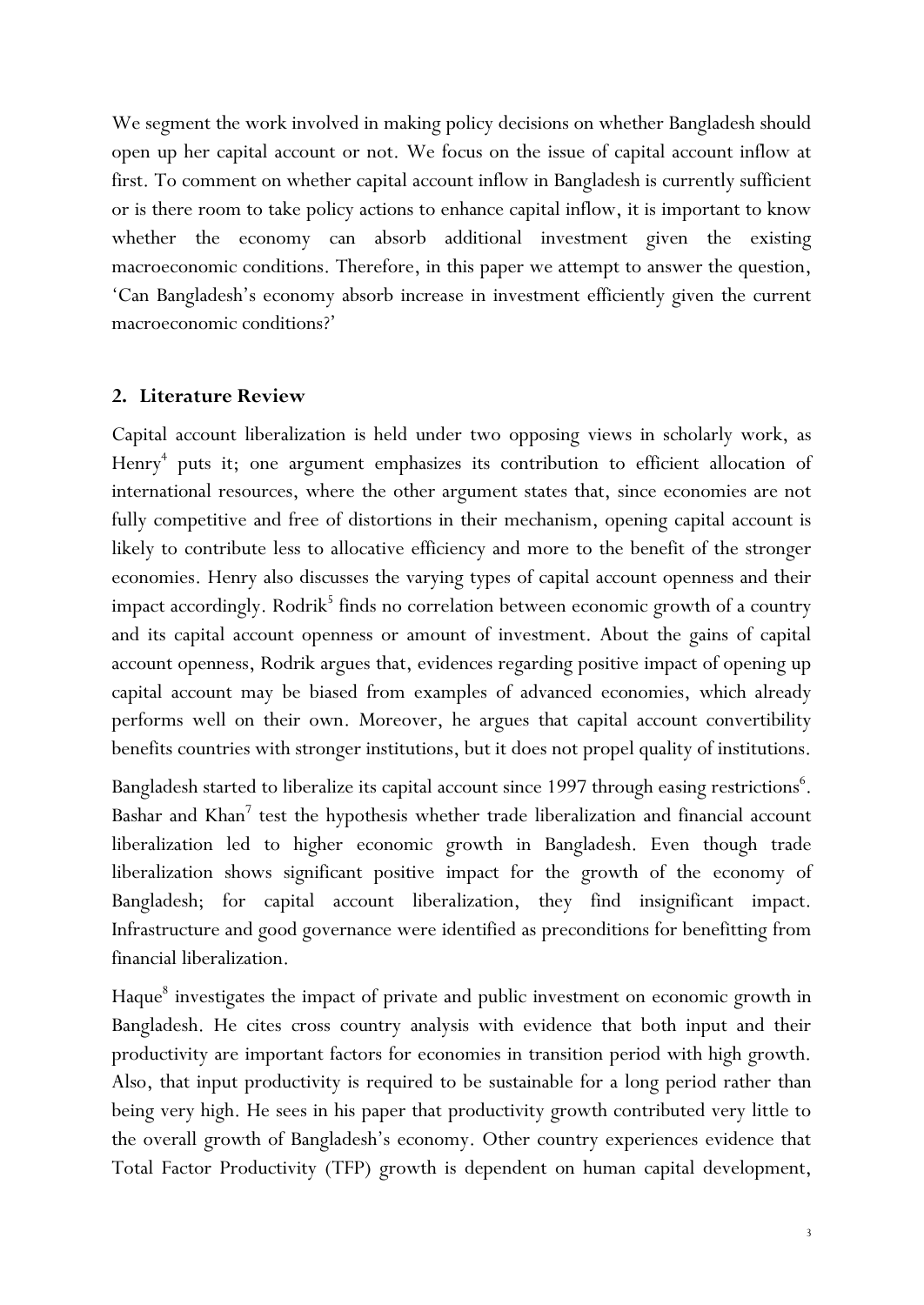physical capital development (including infrastructure), financial development, technology absorption, and openness (especially in terms of openness to imports). Haque therefore, suggests for emphasis on the above issues for achieving sustainable growth; and advices efficiency in resource utilization across sectors among other things.

In March 2013 Lee, Syed and Xueyan<sup>9</sup> from Asia Pacific Department of IMF investigate on China's investment situation. Among a number of successful endeavors, proposing a possible framework for identifying excessive investment was the first one in the paper. In June 2013, Pettis<sup>10</sup>, professor of Finance at Peking University's Guanghua School of Management and expert on China's economy wrote an article that the above mentioned IMF Working Paper supports his contention that, "..China has overinvested beyond its capacity to absorb capital." Pettis cites a number of scholarly comments<sup>11,12</sup> that argues China's investment is too low and it can benefit from increasing its investment and makes his case that answer to whether China's investment is too low or not can vary by the choice of methodology in determining optimal level of capital for any economy. Professor Pettis argues that the optimal level of investment depends on an economy's ability (workers' and businesses') to absorb additional capital stock and he refers to this ability as social capital.

Section I and section II of Chapter 9 and Chapter 15 of the 'Guidelines for Foreign Exchange Transactions-Volume I' of Bangladesh Bank<sup>13</sup> outlines the current legitimate practices regarding inflow and outflow of foreign currency in Bangladesh. Along with the above mentioned guidelines, Bangladesh Bank provides answers to some frequently asked questions<sup>14</sup> on their official website regarding what is permissible and what what is not permissible in foreign currency transactions in the economy. According to the guidelines, currency outflow is restricted to payments for medical and educational purposes; along with a limited amount of outflow for travelling purpose. On the other hand, currency inflow is comparatively liberal. Foreigners, non-resident citizens and travelling citizens are allowed to invest in the domestic economy and transfer their earning to their native country or country of residence, respectively. Investment can be direct, in bonds, stocks, shares and securities as well as in partnership or individual entrepreneur. Foreign investors are also allowed access to government facilities and institutional support subject to permission from appropriate authorities.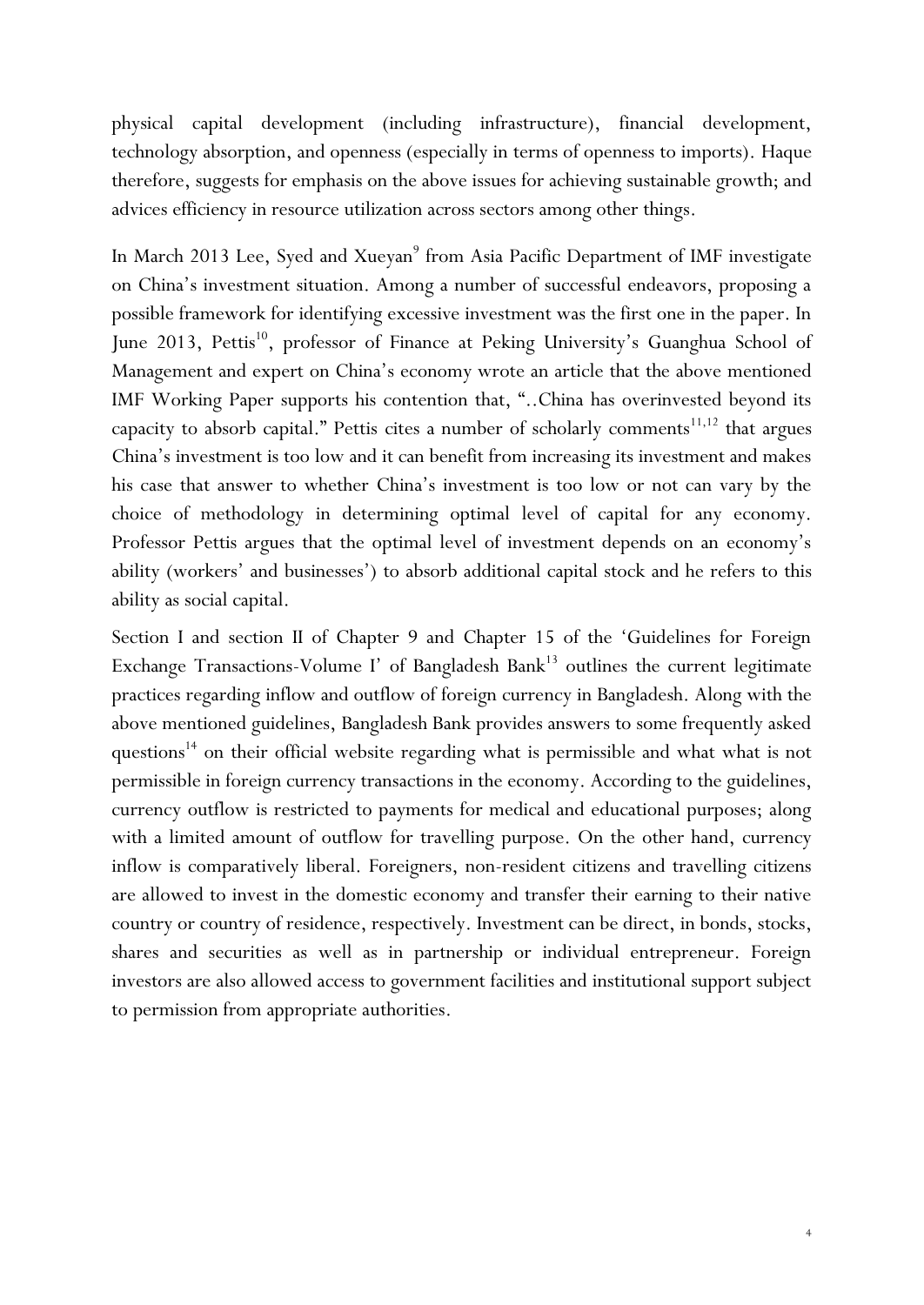#### **3. Conceptual Framework**

Excessive investment is defined as investment that does not create future flow of goods and services. The portion of investment that contributes to productive capital stock adds goods and services to the following year's GDP. On the other hand, the portion of investment that remains unutilized within a reasonable timeframe adds to the current GDP, however, it does not add anything to the following year's GDP. In general, investment raises capital stock which induces demand and growth. However, if rate of investment is higher than the rate of absorption of investment into productive sectors, investment renders underutilized; which reduces the marginal product of capital.

Considering the production side of the economy, from the functional relationship presented by Lee et al.<sup>15</sup>, we take,

### $k_u$  = used capital stock and  $k_w$  = unused or wasted capital stock.

 $k_u = \sum (I_{u,t} - \delta_t I_{u,t})$ ; where, is  $I_{u,t}$  the flow of investment, that is used, for time t and  $\delta_t$  is the rate of depreciation for time t. As  $k_w$  is wasted capital stock, its depreciation rate is equal to its own growth rate,  $I_w$ .

Considering the expenditure side of the economy, taking the arguments from Lee et al.<sup>16</sup>, current investment contributes to current corporate income and household income as well as future corporate income and household income. Corporations and households then make consumption decision and, depending on the consumption decision, investment decision is made. However, if investment is large enough such that it remains unutilized after the production process, it, on the contrary to general theory, influences consumption decision. In that case, investment contributes to current income/ GDP, however, it does not add to future flow of goods and services. From the concept above, Lee et al.<sup>17</sup> define measure of productivity of investment,  $GDP_{adj,t}$ ; according their definition,

$$
GDP_{adj,t} = GDP_t - I_t,
$$

is the productivity of investment up to  $t-1$  period.

Lee et al. summarize by identifying two empirical concepts to test whether there is excessive investment in an economy or not. (i) If there is excessive investment, then investment will Granger-cause consumption. (ii) The channel connecting investment and income/ GDP will be weaker, i.e. the chain of events where investment leads to higher capital and higher capital leads to higher growth or income. Hence, investment will have stronger association with corporate income rather than household income; as household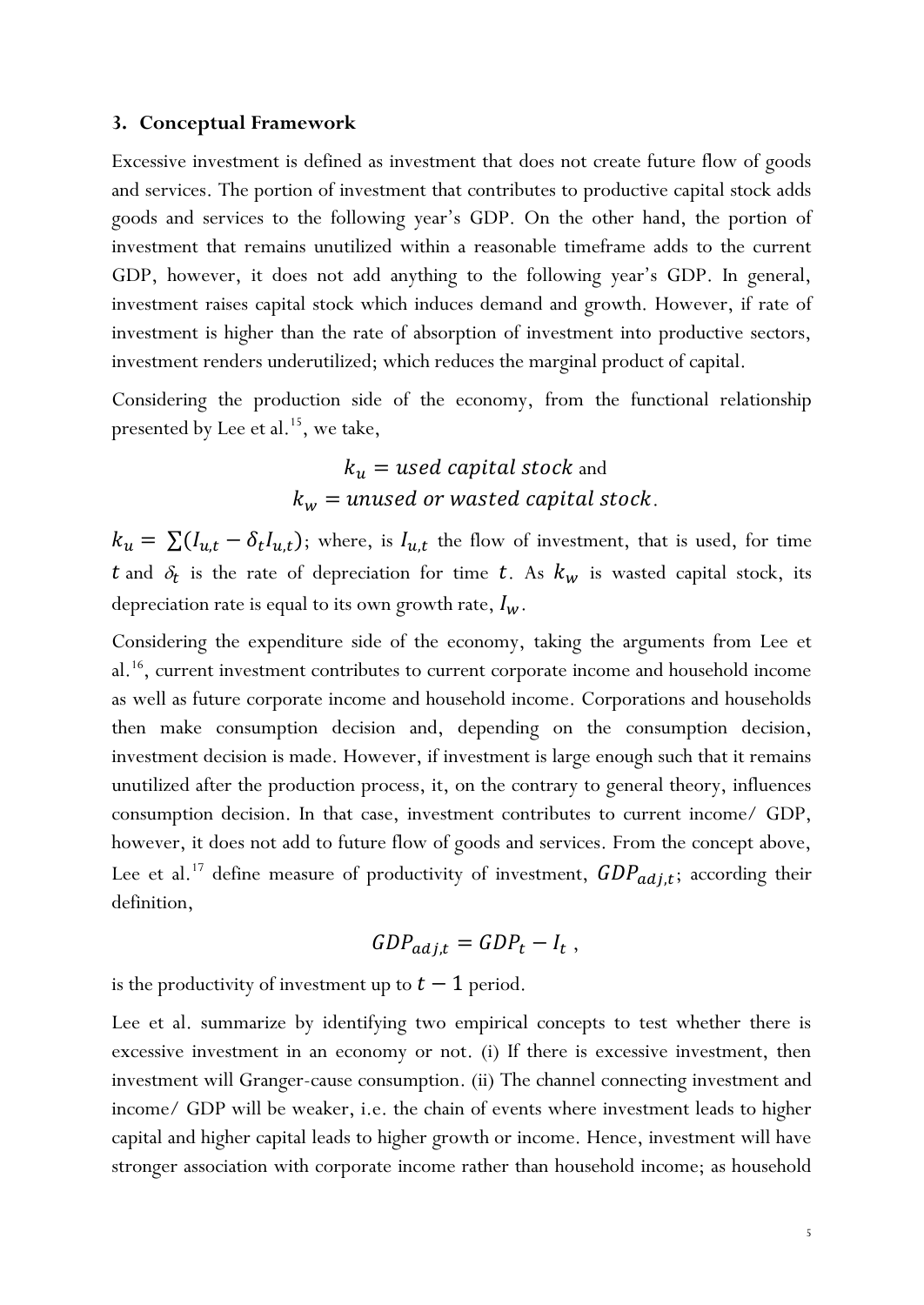income depends on share of labor cost which in turn comes from utilization of investment. We test the first concept in this paper.

### **4. Empirical Tests 4.1.Methodology**

Testing the first empirical concept is conducted in two steps; one is a simple granger causality test of investment and consumption relationship and the other is seeing the impact of productivity of investment of the previous time period and the impact of contemporaneous investment on consumption. If consumption growth is self-directed it will have a trajectory along its own long run path, and on the other hand, if it is driven by investment decision it will fluctuate and move away from its own long run trajectory and take the form of a shadow of investment decision. The later scenario appears when investment is in excess to what is necessary and can be tested through the granger causality test.

Putting the second concept to test, the functional relationship for seeing the impact of productivity of investment of the previous time period and the impact of contemporaneous investment on consumption would look like:

### *Consumption*<sub>t-j</sub> =  $F(GDP_{adj,t-j}, I_{t-j})$ , where  $j = [0, \dots, ] \dots, \dots, (i)$

Lee et al. define productivity of investment of immediate previous period is as the quantity of goods and services produced in the current period (the gap between current GDP and current investment). As we worked with time series data, estimating a time series equation for consumption required inclusion of variables, other than the once related to our research interest, which explain consumption. Prioritizing parsimoniousness of the model we decide a model through trial and error process and conduct OLS estimation. The statistical significance and magnitude of the coefficient of  $GDP_{adj,t}$  is our prime interest. It is an indicator for investment effectiveness i.e. contribution of past investment to capital stock and hence growth. A small value of this coefficient would imply that past investment has little impact on productivity, and was most likely excessive compared to the economy's capacity to absorb investment. Moreover, a larger coefficient of  $GDP_{adj,t}$  would imply self-sustaining consumption and the economy's ability to absorb investment, whereas, a larger coefficient of  $I_t$  would suggest wasted investment and constraint in absorption capacity.<sup>18</sup>

### **4.2.Data**

We use national level data of annual frequency from 1974 to 2018 from the World Bank databank; data for the years 1972 and 1973 are omitted as we find some unusual behavior in the data of those two time points. We work with three variables: Gross capital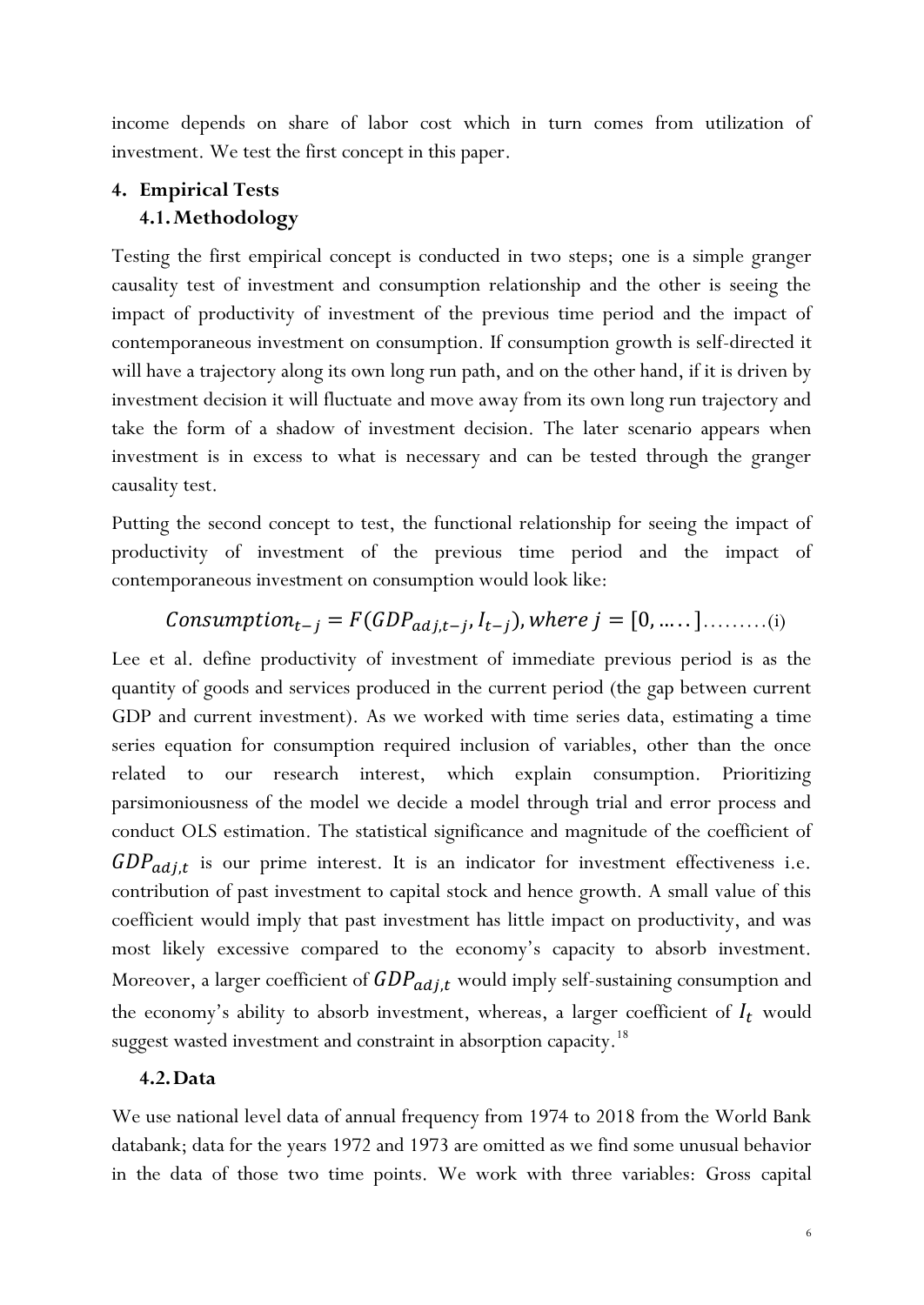formation, final consumption expenditure and GDP, all in local currency unit. The metadata definitions for these variables as provided by World Bank databank are:

**Final consumption expenditure** (formerly total consumption) is the sum of household final consumption expenditure (formerly private consumption) and general government final consumption expenditure (formerly general government consumption). Data are in constant local currency. We use final consumption expenditure as 'consumption' in this paper.

**Gross capital formation** (formerly gross domestic investment) consists of outlays on additions to the fixed assets of the economy plus net changes in the level of inventories. Fixed assets include land improvements (fences, ditches, drains, and so on); plant, machinery, and equipment purchases; and the construction of roads, railways, and the like, including schools, offices, hospitals, private residential dwellings, and commercial and industrial buildings. Inventories are stocks of goods held by firms to meet temporary or unexpected fluctuations in production or sales, and "work in progress." According to the 1993 System of National Accounts, net acquisitions of valuables are also considered capital formation. Data are in constant local currency. We use gross capital formation as 'investment' in this paper.

**GDP** is the sum of gross value added by all resident producers in the economy plus any product taxes and less any subsidies not included in the value of the products. It is calculated without making deductions for depreciation of fabricated assets or for depletion and degradation of natural resources. Data are in constant local currency. We calculate growth for each of the above variables from their level data.

### **4.3.Results and Analysis**

Historical trend of investment and its productivity is plotted in chart 1. We can see that there have been large fluctuations in investment growth; however growth of productivity of investment has been relatively steady over the same period, except the persisting downward trend since 2015.



We apply basic granger causality test on country level time series data, for the first step. Granger-causality examines whether to predict the current value of the dependent variable, conditional on its own lags, require any additional information in the lagged values of the explanatory variable.<sup>19</sup> We find investment growth and consumption growth as well as GDP growth to be stationary at level. We ran VAR estimation for consumption and found that consumption is explained by its own past value up to two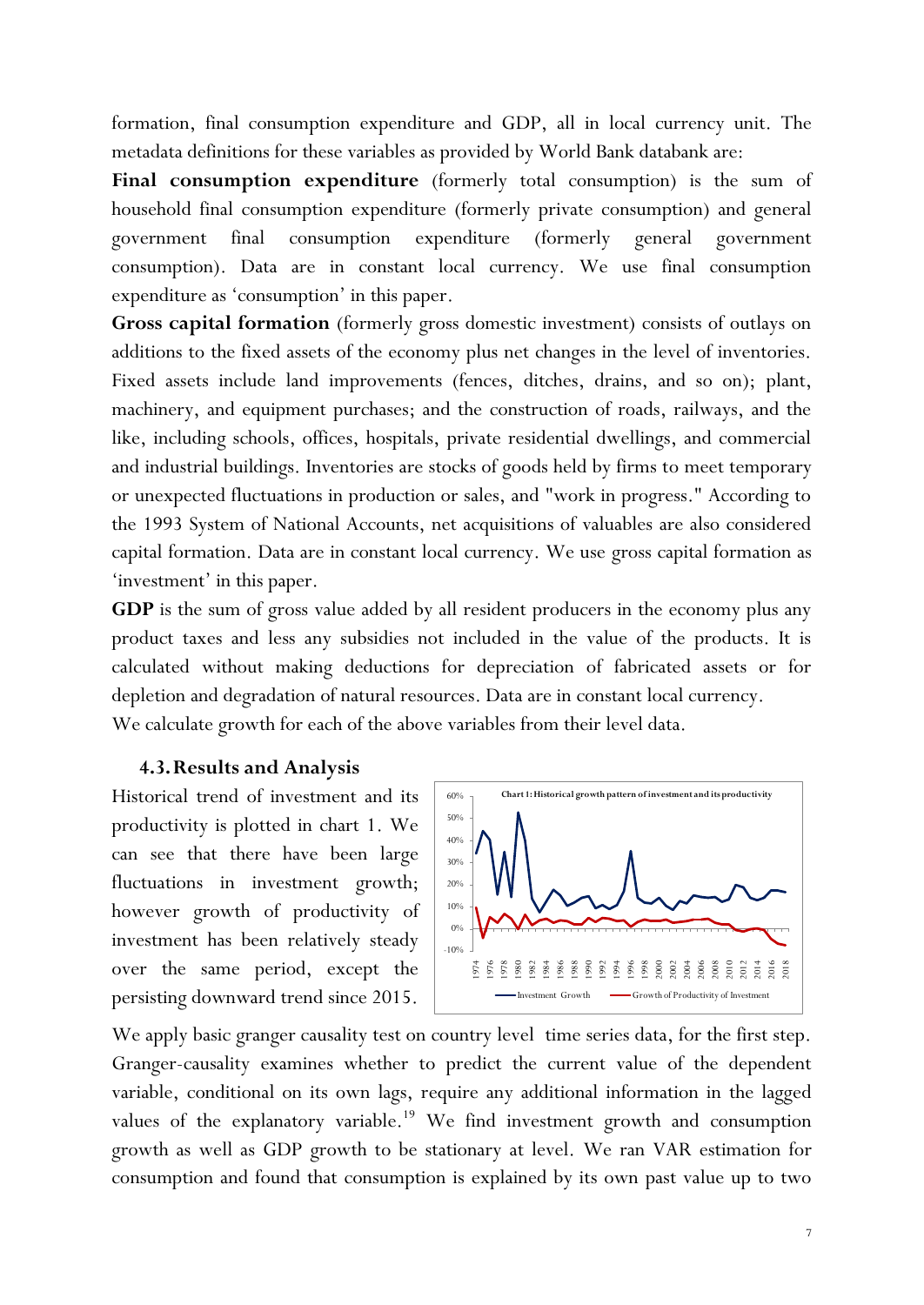lags, confirmed by the majority of lag length information criteria and a stationary error variable. VAR estimation for investment on the other hand yields that three of its own lags are relevant in explaining investment. We then tested whether investment Grangercauses consumption for Bangladesh, in order to investigate whether private consumption is self-directed or not. The result of the test is given in table 1.

| $H_0$ : No Causality                                                                        |     |         |        |
|---------------------------------------------------------------------------------------------|-----|---------|--------|
| Sample size: $1974-2018$ , observations = 45                                                | Lag | P-Value | Result |
| Investment Granger-Cause Consumption<br>(Null hypothesis tested for national level<br>data) |     | 0.0037  | Reject |

**Table 1:** Does Investment Granger-Cause Consumption

We find that for Bangladesh, investment Granger-causes consumption up to two years; it indicates that there is excessive investment in the economy of Bangladesh.

In the second step, we estimate equation (i) and obtain the results presented in table 2. We find private consumption has a positive relationship with investment of contemporaneous time; however the magnitude is very small and the coefficient is insignificant. We also find that private consumption has a significant negative relationship with 1 year lag of investment. A positive relationship of consumption with contemporaneous investment along with a negative relationship with the immediate previous period's investment suggest that, the existence of investment absorption constraints needs to be investigated in more details. Moreover, we find that consumption depends very little on its own immediate previous lag and that it has a significant relationship with its own four years' previous lag. This may also call for an in depth investigation of the deviations of consumption path from its own long run trajectory.

However, we found that private consumption is significantly dependent on,  $GDP_{adj, t}$ , productivity of investment of immediate previous period. Haque<sup>20</sup> in his investigation of the relationship of public and private investment with economic growth in Bangladesh find that the complete impact of public and private investment installment reaches maturity in approximately three years time.<sup>21</sup> Therefore, positive relationship with immediate previous period's investment productivity and at the same time negative relationship with three years' consecutive lags still calls for further investigation of existence of investment absorption constraints in Bangladesh.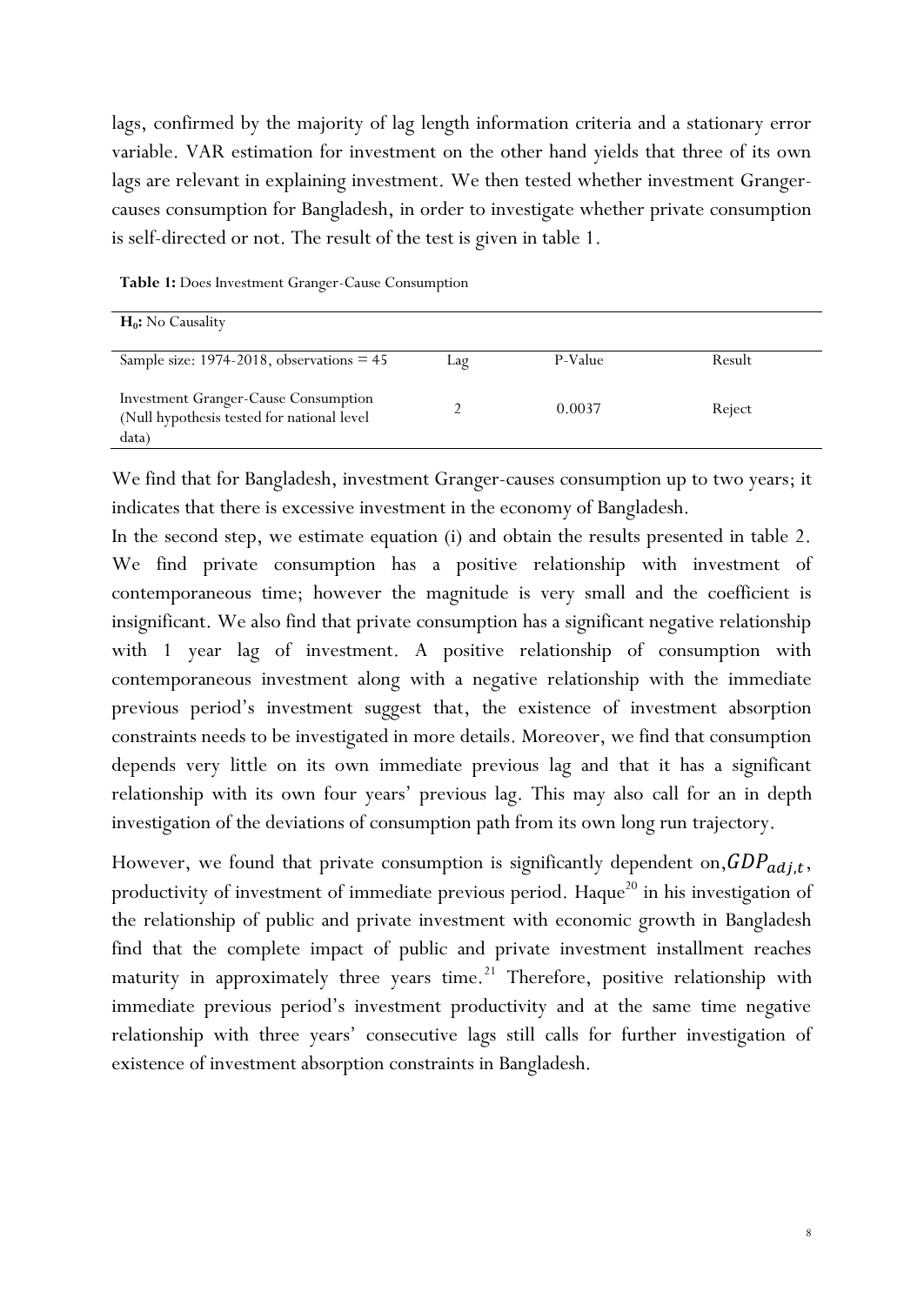#### Sample: from 1974 to 2018, total 45 observations

Dependent Variable: Consumption\_gr C

| Variables                                   | Coefficient | <b>Variables</b>               | Coefficient |
|---------------------------------------------|-------------|--------------------------------|-------------|
| $\overline{\textit{Consumption\_gr}_{t-1}}$ | 0.237       | $\overline{GDP}_{adj\_gr,t-2}$ | $-0.275$    |
|                                             | (0.175)     |                                | (0.238)     |
| $Consumption\_gr_{t-2}$                     | $-0.110$    | $GDP_{adj\_gr, t-3}$           | $-0.687***$ |
|                                             | (0.148)     |                                | (0.178)     |
| $Consumption\_gr_{t-3}$                     | $-0.005$    | $I\_gr_{,t}$                   | 0.106       |
|                                             | (0.125)     |                                | (0.063)     |
| $\mathit{Consumption\_gr_{t-4}}$            | $0.281***$  | $I\_gr_{,t-1}$                 | $-0.136***$ |
|                                             | (0.121)     |                                | (0.034)     |
| $GDP_{adj\_gr}$                             | $0.892***$  | $I\_gr_{,t-2}$                 | $-0.036$    |
|                                             | (0.310)     |                                | (0.029)     |
| $GDP_{adj\_gr,t-1}$                         | $-0.812***$ | $I\_gr_{,t-3}$                 | 0.014       |
|                                             | (0.322)     |                                | (0.025)     |
| $\mathcal{C}$                               | $0.062***$  |                                |             |
|                                             | (0.018)     |                                |             |
|                                             |             |                                |             |

\*\*\* indicates significant at 1% level of significance.

The obscurity in the results of econometric estimation may be given some perspective from the historical trend of investment growth and its productivity presented in chart 1. The fluctuation in investment growth during 1974 to 1984, the conflicting movement of investment growth and its productivity in 1996 and the divergent pattern since 2015 calls for in depth study of the matter with higher frequency sector-wise segregated data.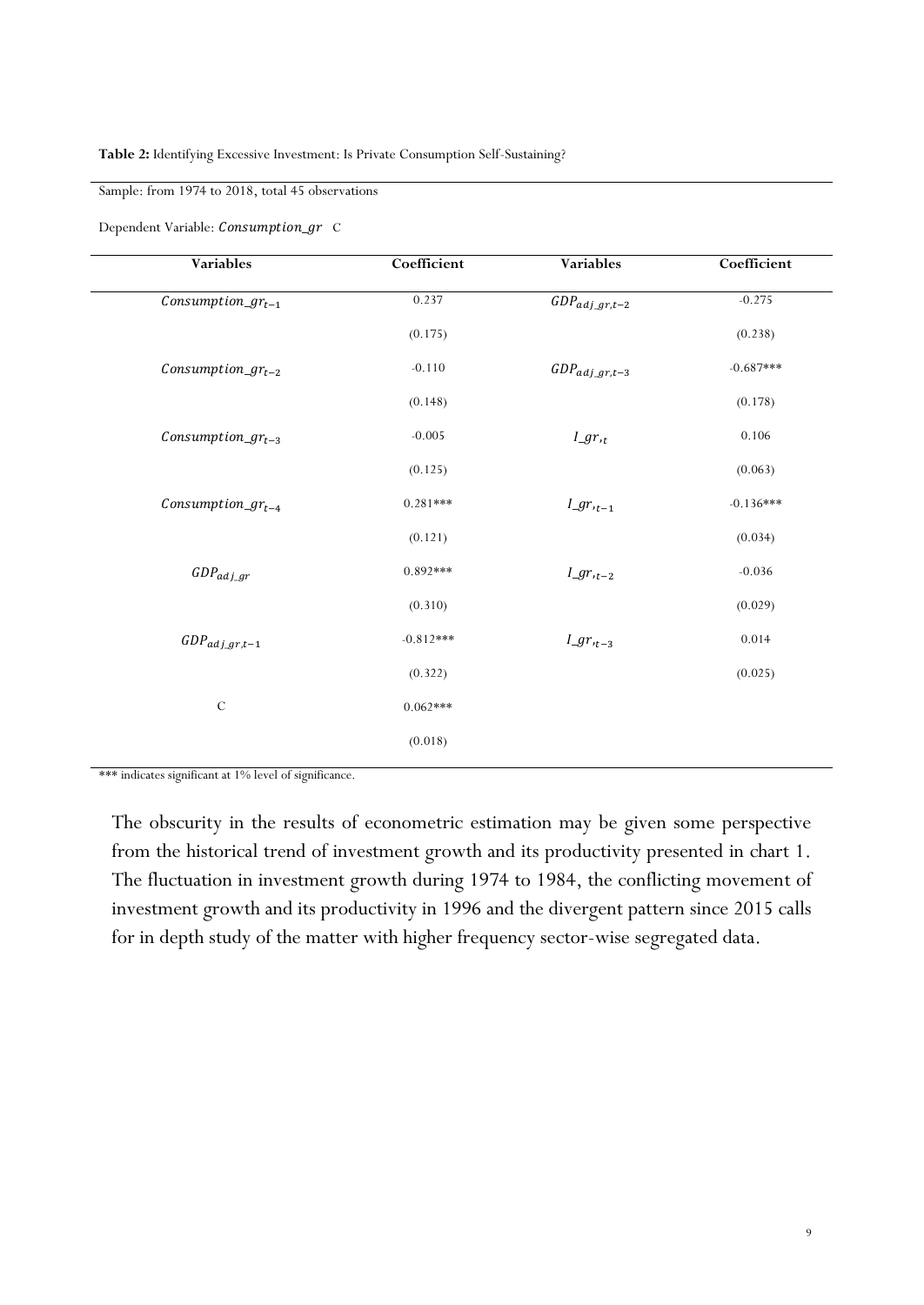### **5. Conclusion and Future Research Prospects**

This paper seeks answer to the question, whether Bangladesh's economy can absorb increase in investment efficiently given the current macroeconomic conditions. We find a number of evidences that indicate that there exist constraints on the path of investment absorption capacity in Bangladesh's economy; that is increase in investment faces obstacles in being efficiently utilized into production process given the current macroeconomic conditions. We also find that consumption decision is not directed by its own long term path rather it is directed by investment decision.

This paper is the first of many research endeavors measuring the social capital situation in the economy of Bangladesh. Moreover, finding a threshold for investment absorption capacity will bring to light insights about Bangladesh's social capital situation. Finding a threshold for optimal investment for the economy of Bangladesh with respect to its social capital situation can propel effective policy actions in future. Furthermore, the similar analysis can be conducted for division and sector level data. Such analysis would help us identifying area and sector specific policy needs.